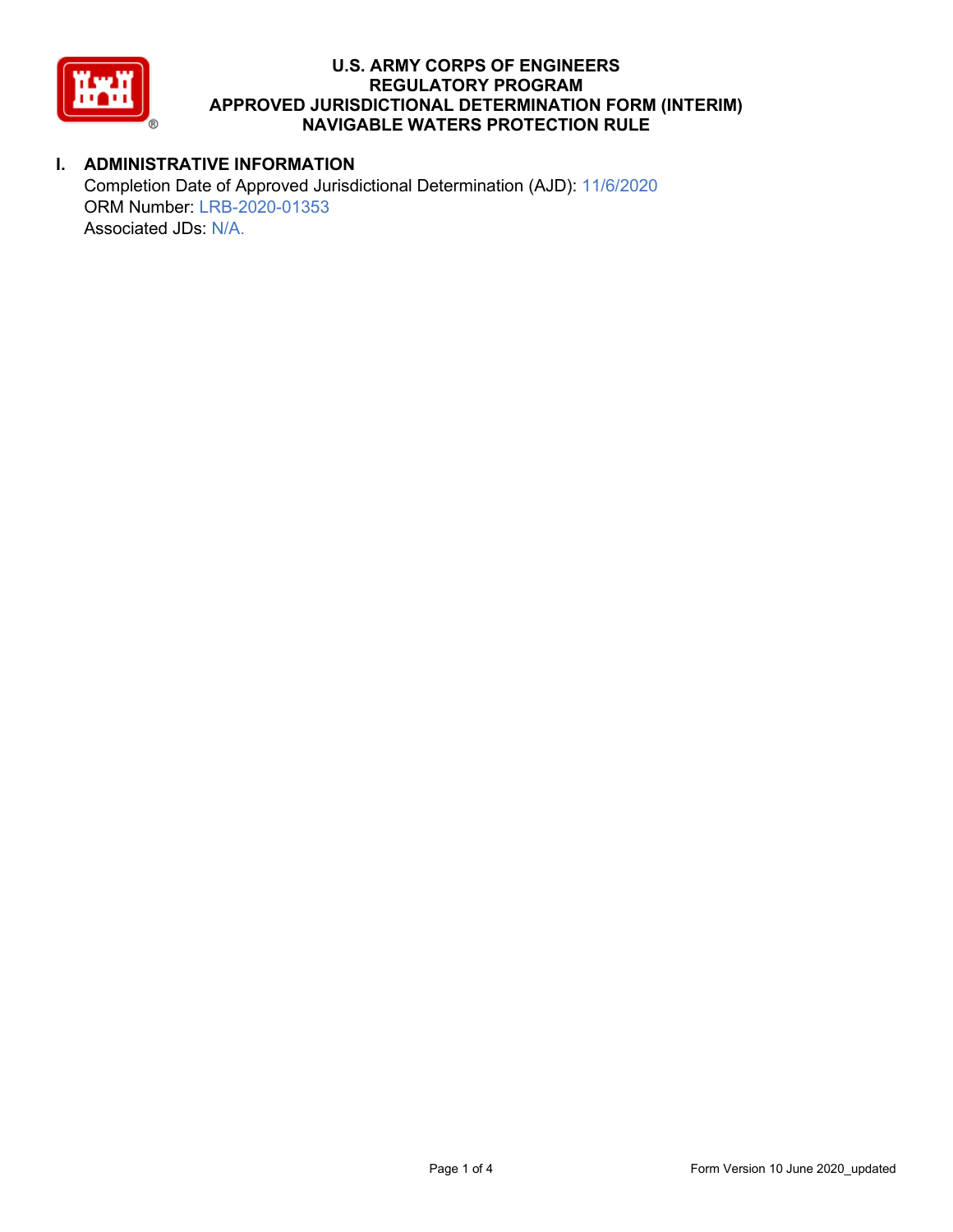

Review Area Location<sup>1</sup>: State/Territory: New York City: Amherst County/Parish/Borough: Erie Center Coordinates of Review Area: Latitude 43.01862 Longitude -78.76360

## **II. FINDINGS**

- **A. Summary:** Check all that apply. At least one box from the following list MUST be selected. Complete the corresponding sections/tables and summarize data sources.
	- $\Box$  The review area is comprised entirely of dry land (i.e., there are no waters or water features, including wetlands, of any kind in the entire review area). Rationale: N/A or describe rationale.
	- $\Box$  There are "navigable waters of the United States" within Rivers and Harbors Act jurisdiction within the review area (complete table in Section II.B).
	- ☐ There are "waters of the United States" within Clean Water Act jurisdiction within the review area (complete appropriate tables in Section II.C).
	- $\boxtimes$  There are waters or water features excluded from Clean Water Act jurisdiction within the review area (complete table in Section II.D).

### **B. Rivers and Harbors Act of 1899 Section 10 (§ 10)**<sup>2</sup>

| N <sub>I</sub> n <sub>n</sub> | ି <sup>ର</sup> ାંz≙ା<br>ס∠וכ |                     | $\sim$ $\sim$<br>`riteria | 10<br>$\overline{\phantom{0}}$<br>∽<br>)etermination<br>Rationale<br>tor |
|-------------------------------|------------------------------|---------------------|---------------------------|--------------------------------------------------------------------------|
| $N/A$ .                       | $N/A$ .                      | NJ.<br>$\mathbf{v}$ | NL.<br><b>MII</b>         | VII.                                                                     |

#### **C. Clean Water Act Section 404**

| Territorial Seas and Traditional Navigable Waters $((a)(1)$ waters): <sup>3</sup> |               |         |                   |                                    |  |  |
|-----------------------------------------------------------------------------------|---------------|---------|-------------------|------------------------------------|--|--|
| (a)(1)<br>Name                                                                    | $(a)(1)$ Size |         | $(a)(1)$ Criteria | Rationale for (a)(1) Determination |  |  |
| $N/A$ .                                                                           | $N/A$ .       | $N/A$ . | $N/A$ .           | $N/A$ .                            |  |  |

| Tributaries $((a)(2)$ waters): |                |         |                    |                                    |  |  |
|--------------------------------|----------------|---------|--------------------|------------------------------------|--|--|
| $(a)(2)$ Name                  | (a)(2)<br>Size |         | (a)(2)<br>Criteria | Rationale for (a)(2) Determination |  |  |
| $N/A$ .                        | $N/A$ .        | $N/A$ . | $N/A$ .            | N/A.                               |  |  |

| Lakes and ponds, and impoundments of jurisdictional waters ((a)(3) waters): |               |  |                 |                                                 |  |  |
|-----------------------------------------------------------------------------|---------------|--|-----------------|-------------------------------------------------|--|--|
| $(a)(3)$ Name                                                               | $(a)(3)$ Size |  | (a)(3) Criteria | <sup>1</sup> Rationale for (a)(3) Determination |  |  |
| $N/A$ .                                                                     | $N/A$ .       |  | $N/A$ .         | $N/A$ .                                         |  |  |

| Adjacent wetlands $((a)(4)$ waters): |               |  |                   |                                    |  |  |
|--------------------------------------|---------------|--|-------------------|------------------------------------|--|--|
| $(a)(4)$ Name                        | $(a)(4)$ Size |  | $(a)(4)$ Criteria | Rationale for (a)(4) Determination |  |  |
|                                      | $N/A$ .       |  | $N/A$ .           | $N/A$ .                            |  |  |

#### **D. Excluded Waters or Features**

| Excluded waters $((b)(1) - (b)(12))$ : <sup>4</sup> |                |         |                        |                                                 |  |
|-----------------------------------------------------|----------------|---------|------------------------|-------------------------------------------------|--|
| <b>Exclusion Name</b>                               | Exclusion Size |         | Exclusion <sup>5</sup> | <b>Rationale for Exclusion Determination</b>    |  |
| Pond 1                                              | 0.348          | acre(s) | (b)(10)                | This feature was constructed in uplands for the |  |
|                                                     |                |         | Stormwater             | express purpose of treating and conveying       |  |

 $4$  Some excluded waters, such as (b)(2) and (b)(4), may not be specifically identified on the AJD form unless a requestor specifically asks a Corps district to do so. Corps districts may, in case-by-case instances, choose to identify some or all of these waters within the review area.

 $5$  Because of the broad nature of the (b)(1) exclusion and in an effort to collect data on specific types of waters that would be covered by the (b)(1) exclusion, four sub-categories of (b)(1) exclusions were administratively created for the purposes of the AJD Form. These four sub-categories are not new exclusions, but are simply administrative distinctions and remain (b)(1) exclusions as defined by the NWPR.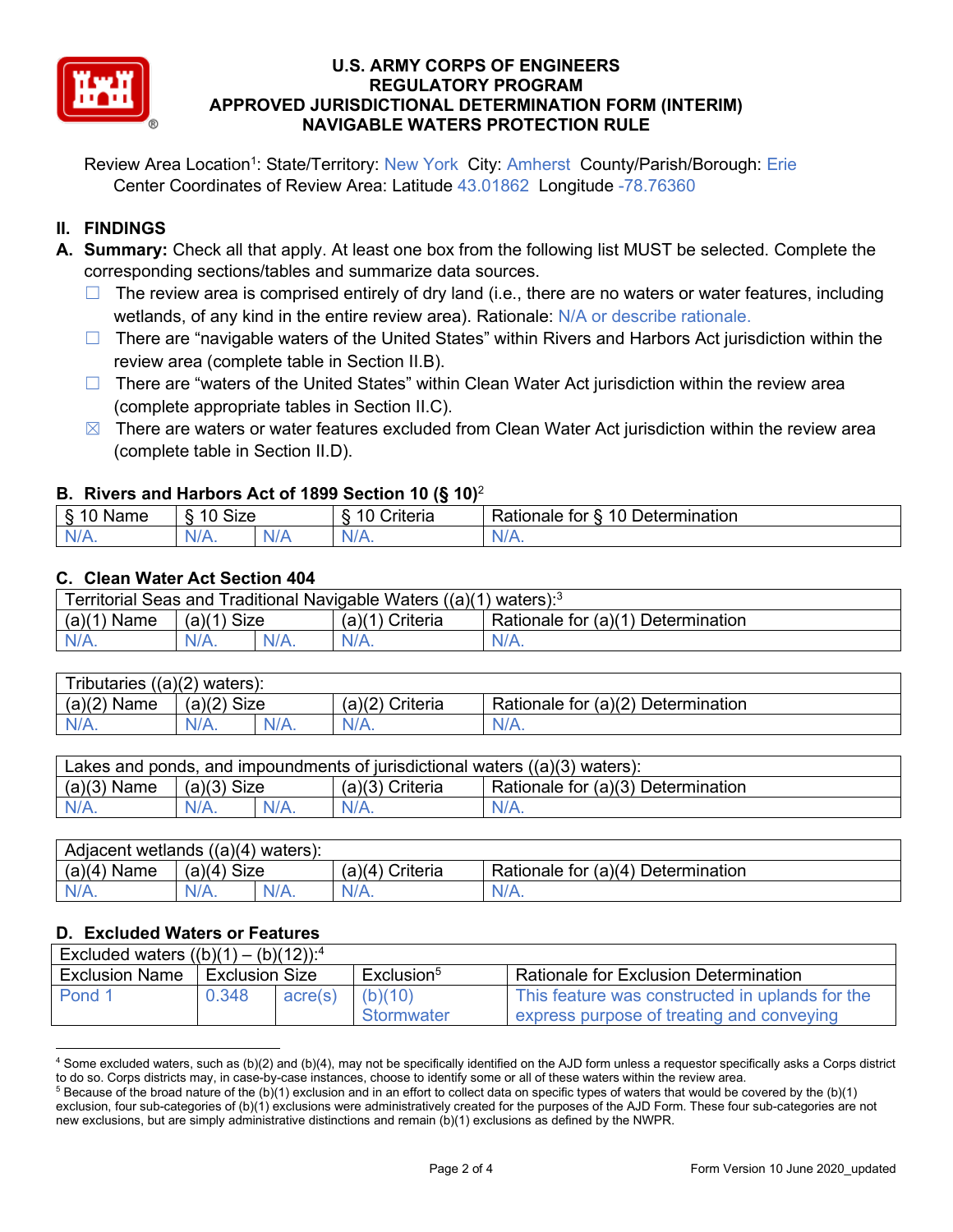

| control feature<br>constructed or<br>excavated in<br>upland or in a<br>non-jurisdictional<br>water to convey,<br>treat, infiltrate, or<br>store stormwater<br>runoff. | stormwater from an adjacent development to the<br>north and east. During the October 21, 2020 site<br>visit no stream channels were observed<br>connecting to / through the pond. Furthermore,<br>the Tonawanda East USGS 7.5 min Quad and<br>historic Soil Survey of Erie County do not show a<br>stream channel at this location. Also, historic<br>aerial imagery from 1995 does not identify the<br>pond. The 2002 aerial image shows the pond<br>along with the adjacent residential development.<br>Thus, the pond was constructed for purposes of<br>stormwater retention. Therefore, this feature is a<br>b(10) stormwater exclusion. |
|-----------------------------------------------------------------------------------------------------------------------------------------------------------------------|-----------------------------------------------------------------------------------------------------------------------------------------------------------------------------------------------------------------------------------------------------------------------------------------------------------------------------------------------------------------------------------------------------------------------------------------------------------------------------------------------------------------------------------------------------------------------------------------------------------------------------------------------|
|-----------------------------------------------------------------------------------------------------------------------------------------------------------------------|-----------------------------------------------------------------------------------------------------------------------------------------------------------------------------------------------------------------------------------------------------------------------------------------------------------------------------------------------------------------------------------------------------------------------------------------------------------------------------------------------------------------------------------------------------------------------------------------------------------------------------------------------|

| Excluded waters $((b)(1) - (b)(12))$ : <sup>6</sup> |                       |                  |                        |                                                     |  |  |
|-----------------------------------------------------|-----------------------|------------------|------------------------|-----------------------------------------------------|--|--|
| <b>Exclusion Name</b>                               | <b>Exclusion Size</b> |                  | Exclusion <sup>7</sup> | <b>Rationale for Exclusion Determination</b>        |  |  |
| <b>Wetlands W1</b>                                  | 0.145                 | $\text{acre}(s)$ | $(b)(1)$ Non-          | Wetlands W1 and W2 do not meet any of the           |  |  |
| and W <sub>2</sub>                                  | and                   |                  | adjacent wetland.      | four criteria that would make an (a)(4) adjacent    |  |  |
|                                                     | 0.145                 |                  |                        | water subject to jurisdiction under Section 404 of  |  |  |
|                                                     |                       |                  |                        | the Clean Water Act. Wetlands W1 and W2 were        |  |  |
|                                                     |                       |                  |                        | circumnavigated during the October 21, 2020         |  |  |
|                                                     |                       |                  |                        | site visit. No defined channels/tributaries/ditches |  |  |
|                                                     |                       |                  |                        | were observed flowing from Wetlands W1 and          |  |  |
|                                                     |                       |                  |                        | W2. A review of the Tonawanda East USGS 7.5         |  |  |
|                                                     |                       |                  |                        | min Quad and Soil Survey Map for Erie County        |  |  |
|                                                     |                       |                  |                        | do not show stream channels nor contours that       |  |  |
|                                                     |                       |                  |                        | would support channels at this location. Also, it   |  |  |
|                                                     |                       |                  |                        | is not expected that water from the nearest a(1-    |  |  |
|                                                     |                       |                  |                        | 3) water would inundate Wetlands W1 and W2 in       |  |  |
|                                                     |                       |                  |                        | a typical year. The wetlands are located            |  |  |
|                                                     |                       |                  |                        | approximately 785 linear feet southwest of the      |  |  |
|                                                     |                       |                  |                        | nearest a(2) water. There was no evidence that      |  |  |
|                                                     |                       |                  |                        | water from the nearest $a(2)$ water reaches         |  |  |
|                                                     |                       |                  |                        | Wetlands W1 and W2 in a typical year. Based on      |  |  |
|                                                     |                       |                  |                        | the above discussion, it has been determined        |  |  |
|                                                     |                       |                  |                        | that Wetlands W1 and W2 are b(1) non-               |  |  |
|                                                     |                       |                  |                        | adjacent, excluded wetlands.                        |  |  |

<sup>&</sup>lt;sup>3</sup> A stand-alone TNW determination is completed independently of a request for an AJD. A stand-alone TNW determination is conducted for a specific segment of river or stream or other type of waterbody, such as a lake, where upstream or downstream limits or lake borders are established. A standalone TNW determination should be completed following applicable guidance and should NOT be documented on the AJD Form.

<sup>4</sup> Some excluded waters, such as (b)(2) and (b)(4), may not be specifically identified on the AJD form unless a requestor specifically asks a Corps district to do so. Corps districts may, in case-by-case instances, choose to identify some or all of these waters within the review area.

<sup>&</sup>lt;sup>5</sup> Because of the broad nature of the (b)(1) exclusion and in an effort to collect data on specific types of waters that would be covered by the (b)(1) exclusion, four sub-categories of (b)(1) exclusions were administratively created for the purposes of the AJD Form. These four sub-categories are not new exclusions, but are simply administrative distinctions and remain (b)(1) exclusions as defined by the NWPR.

<sup>&</sup>lt;sup>6</sup> Some excluded waters, such as (b)(2) and (b)(4), may not be specifically identified on the AJD form unless a requestor specifically asks a Corps district to do so. Corps districts may, in case-by-case instances, choose to identify some or all of these waters within the review area.

<sup>&</sup>lt;sup>7</sup> Because of the broad nature of the (b)(1) exclusion and in an effort to collect data on specific types of waters that would be covered by the (b)(1) exclusion, four sub-categories of (b)(1) exclusions were administratively created for the purposes of the AJD Form. These four sub-categories are not new exclusions, but are simply administrative distinctions and remain (b)(1) exclusions as defined by the NWPR.